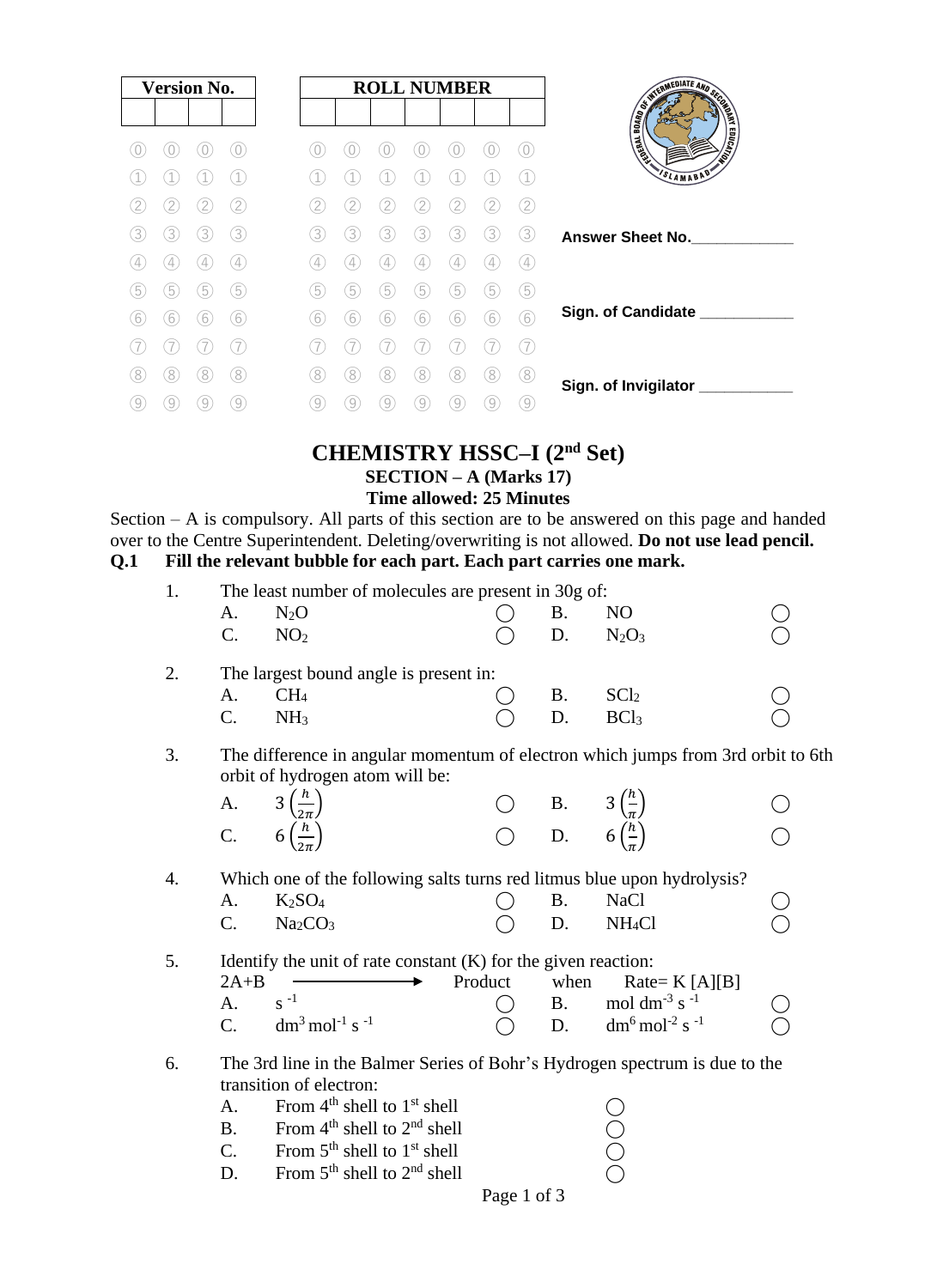| 7.  | If Principal quantum number (n) = 3, the total magnetic quantum numbers (m)<br>will be:                                                                                                                                                                                                                                                                                                                                                             |                 |                                     |  |  |  |  |  |  |  |
|-----|-----------------------------------------------------------------------------------------------------------------------------------------------------------------------------------------------------------------------------------------------------------------------------------------------------------------------------------------------------------------------------------------------------------------------------------------------------|-----------------|-------------------------------------|--|--|--|--|--|--|--|
|     | 3<br>А.<br>C.<br>9                                                                                                                                                                                                                                                                                                                                                                                                                                  | Β.<br>D.        | 6<br>12                             |  |  |  |  |  |  |  |
| 8.  | A gas x diffuses four times faster than $SO_2$ gas. The molar mass of gas x will be:<br>$2 \text{ g/m}$<br>A.<br>C.<br>$16 \text{ g/m}$                                                                                                                                                                                                                                                                                                             | <b>B.</b><br>D. | $4 \text{ g/m}$<br>$64 \text{ g/m}$ |  |  |  |  |  |  |  |
| 9.  | A real gas that obeys Vander Wall's equation $(p + \frac{an^2}{v^2} + (v - nb) = nRT)$<br>behaves like an ideal gas when<br>'a' is large & 'b' is small<br>А.<br>'a' is small & 'b' is large<br><b>B.</b><br>'a' & 'b' are large<br>C.<br>'a' & 'b' are small<br>D.                                                                                                                                                                                 |                 |                                     |  |  |  |  |  |  |  |
| 10. | NaCl is a crystalline solid which has face centered cubic structure. The Na <sup>+</sup> ion at<br>the face of the unit cell is shared by:<br>Two unit cells<br>А.<br>Six unit cell<br>$\mathbf{C}$ .                                                                                                                                                                                                                                               | Β.<br>D.        | Four unit cells<br>Eight unit cells |  |  |  |  |  |  |  |
| 11. | The transition temperature of tin grey and tin white is:<br>$13.2$ °C<br>A.<br>$C_{\cdot}$<br>$95.5$ °C                                                                                                                                                                                                                                                                                                                                             | <b>B.</b><br>D. | $18^{\circ}$ C<br>$128.5$ °C        |  |  |  |  |  |  |  |
| 12. | The vapor pressure of a liquid depends upon the following, <b>EXCEPT</b> :<br>Nature of liquid<br>A.<br>Inter molecular forces<br>$\mathbf{C}$ .                                                                                                                                                                                                                                                                                                    | <b>B.</b><br>D. | Temperature<br>Amount of liquid     |  |  |  |  |  |  |  |
| 13. | The standard electrode potential of different elements are measured with the help<br>of Standard Hydrogen Electrode (SHE). The standard conditions at which SHE is<br>operated are:<br>2.00M HCl solution, 1 atm H <sub>2</sub> at 0 K.<br>A.<br><b>B.</b><br>1.00M HCl solution, 1 atm $H_2$ at 298 K.<br>C.<br>1.00M HCl solution, 2 atm $H_2$ at 0 K.<br>1.00M HCl solution, 1 atm H <sub>2</sub> at 273 K.<br>D.                                |                 |                                     |  |  |  |  |  |  |  |
| 14. | 20 grams of glucose dissolved in water to prepare a solution of 10 % $w / v$<br>concentration. The volume of the solution will be:<br>$200 \text{ cm}^3$<br>$100 \text{ cm}^3$<br>A.<br><b>B.</b><br>$2500 \text{cm}^3$<br>$2000 \text{ cm}^3$<br>C.<br>D.                                                                                                                                                                                          |                 |                                     |  |  |  |  |  |  |  |
| 15. | A buffer solution resists the change of its pH upon adding small amount of strong<br>acid or base. Which one of the following is an example of a buffer solution?<br>A.<br>Mixture of $NH_4Cl_{(aq)}$ and $NH_4NO_{3(aq)}$<br><b>B.</b><br>Mixture of NH <sub>4</sub> Cl <sub>(aq)</sub> and NaCl <sub>(aq)</sub><br>Mixture of $CH_3COONa_{(aq)}$ and $NH_4Cl_{(aq)}$<br>C.<br>Mixture of NH <sub>4</sub> Cl (aq) and NH <sub>4</sub> OH(aq)<br>D. |                 |                                     |  |  |  |  |  |  |  |
| 16. | If enthalpy of neutralization of the given reaction (a) is -57.3 k J / mol. What<br>would be the enthalpy change of reaction (b)?<br>$HCl(aq) \rightarrow KCl(aq) + H2O(l)$<br>$KOH_{(aq)}$<br>$+$<br>(a)<br>+ 2KOH(aq) $\rightarrow$ K <sub>2</sub> SO <sub>4(aq)</sub> +2H <sub>2</sub> O <sub>(l)</sub><br>$H2SO4$ (aq)<br>(b)<br>$-28.65 kJ$<br>А.<br>$-171.9 kJ$<br>C.<br>Page 2 of 3                                                          | B.<br>D.        | $-114.6 kJ$<br>$-229.2 kJ$          |  |  |  |  |  |  |  |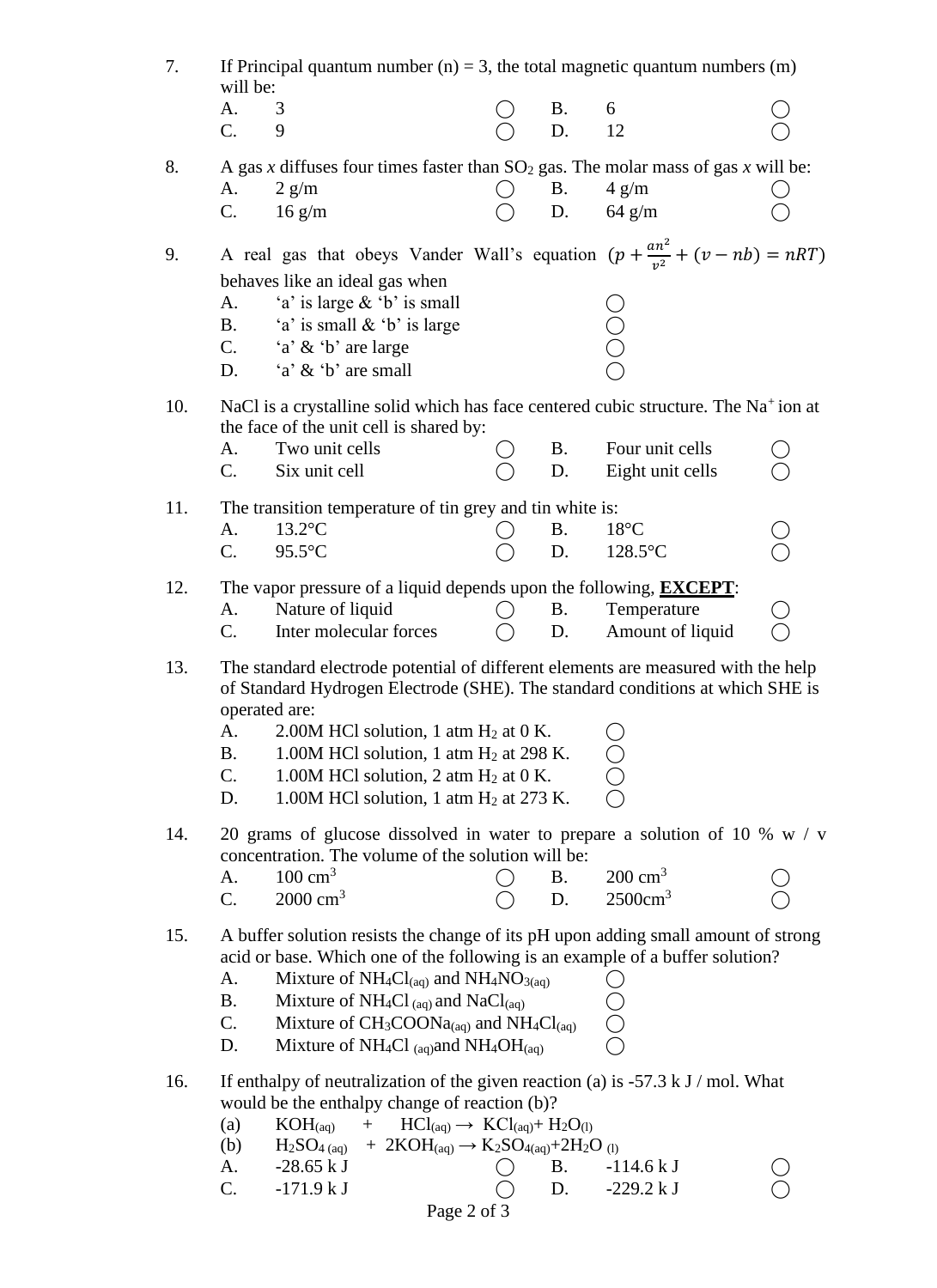17. The unit of Kc for the following reversible reaction will be:

| $3Fe(s) + 4H_2O(g)$               | $Fe3O4(s) + 4H2(g)$ Which one is the unit of Kc? |            |
|-----------------------------------|--------------------------------------------------|------------|
| A. No unit                        | $\bigcap$ B. mole <sup>2</sup> dm <sup>-3</sup>  |            |
| C. $\text{mole}^2 \text{dm}^{+6}$ | $\bigcap$ D. mol <sup>-1</sup> dm <sup>3</sup>   | $\bigcirc$ |

\_\_\_\_\_\_\_\_\_\_\_\_\_\_\_\_\_\_\_\_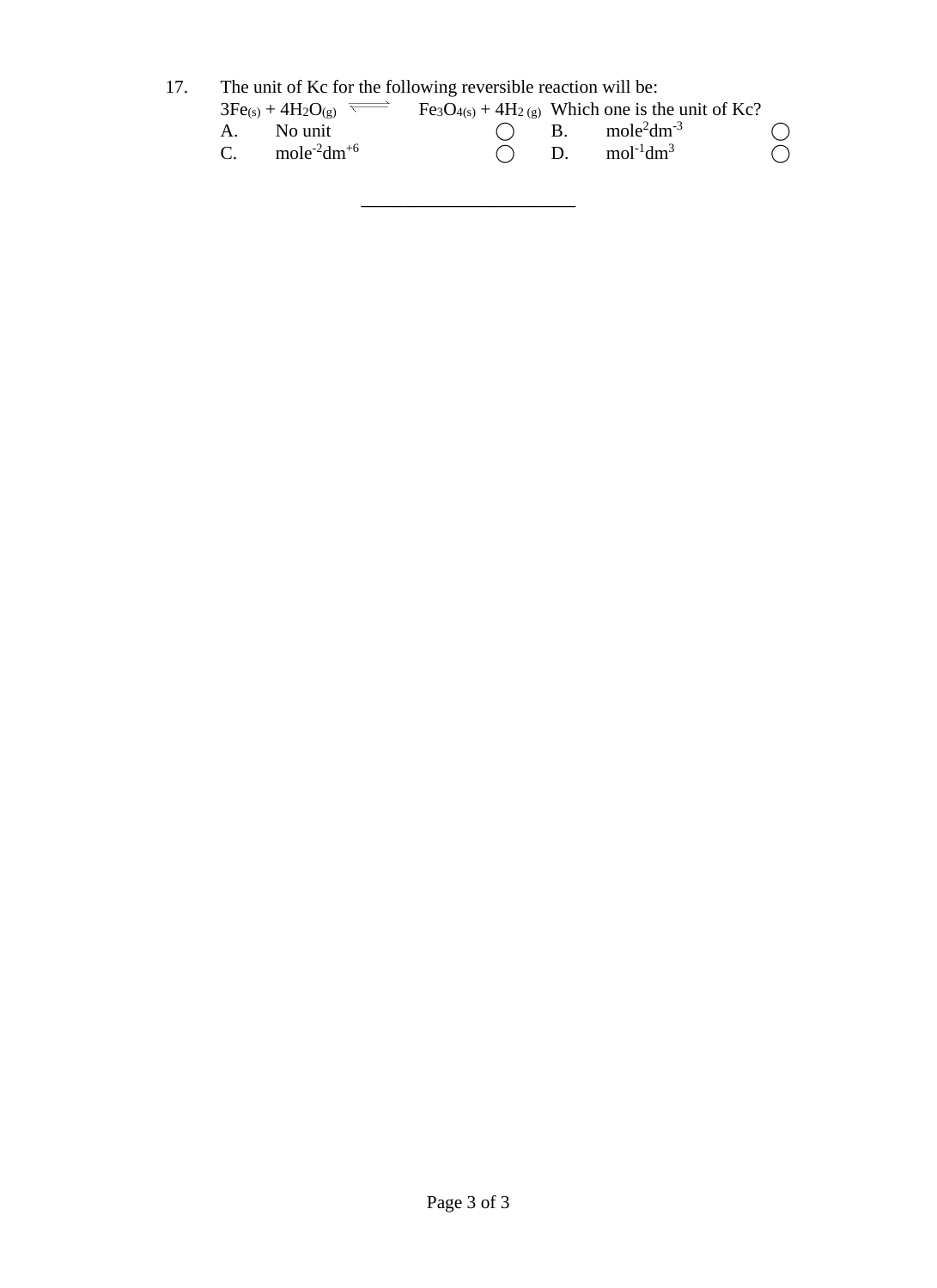

Federal Board HSSC-I Examination Chemistry Model Question Paper (Curriculum 2006)

### Time allowed: 2.35 hours Total Marks: 68

Note: Answer any fourteen parts from Section 'B' and attempt any two questions from Section 'C' on the separately provided answer book. Write your answers neatly and legibly.

## **SECTION – B** (Marks 42)

**Q.2** Attempt any **FOURTEEN** parts from the following. All parts carry equal marks.

 $(14 \times 3 = 42)$ 

- i. Justify the following:
	- a. One mole of  $CO<sub>2</sub>$ , CH<sub>4</sub> & H<sub>2</sub>O has different masses but have same number of molecules.
	- b. Energy of 3d sub shell is greater than 4s.
- ii. For the following reaction:

 $Ca(OH)_{2(aq)} + H_2SO_{4(aq)} \longrightarrow 2 H_2O_{(1)} + CaSO_{4(s)}$ Calculate the mass of calcium hydroxide needed to produce 680g of calcium sulphate? (Ca = 40, O = 16, S = 32, H = 1 g/mol)

- iii. Se<sup>2-</sup> selenide and  $SO_3^2$ <sup>-</sup> Sulphite ions react spontaneously  $2Se^{2} + 2 SO<sub>3</sub><sup>2</sup> + 3H<sub>2</sub>O \longrightarrow 2Se + 6OH + S<sub>2</sub>O<sub>3</sub>$  $E^{\circ}$  cell = 0.35v If  $E_{\circ}$  Sulphite is -0.57 v, calculate  $E^{\circ}$  for selenium.
- iv. What is metallic bond? Describe electron sea theory.
- v. How Mosley used x-rays Spectrum to predict the atomic number of elements? Give one use of x-rays in medical field and chemistry.
- vi. The species H<sub>2</sub>O, NH<sub>3</sub> and CH<sub>4</sub> have bond angles of  $104.5^{\circ}$ ,  $107.5^{\circ}$ ,  $109.5^{\circ}$ respectively. Prove by VSEPR theory, by drawing their structures.
- vii. Briefly describe the shape of subshells when the values of *l* are 0, 1 & 2.
- viii. Explain the shape and polarity of  $H_2O$  on the basis of dipole moment.
- ix. State Joule Thomson Effect and give one application.
- x. Boiling point of HF (19.5°C) is low as compared to H<sub>2</sub>O (100°C) although the electronegativity of Fluorine is greater than oxygen. Explain.
- xi. Briefly describe the factors on which London forces depend?
- xii. Give three properties of covalent crystals.
- xiii. How can you measure the depression in freezing point using Beckman's Freezing point apparatus.
- xiv. What is the oxidation numbers of the relevant elements on each side of the following equation, state which atom is oxidized and which is reduced? Show your working.  $2FeCl<sub>3</sub> + SO<sub>2</sub> + 2H<sub>2</sub>O \longrightarrow 2FeCl<sub>2</sub> + H<sub>2</sub>SO<sub>4</sub> + 2HCl$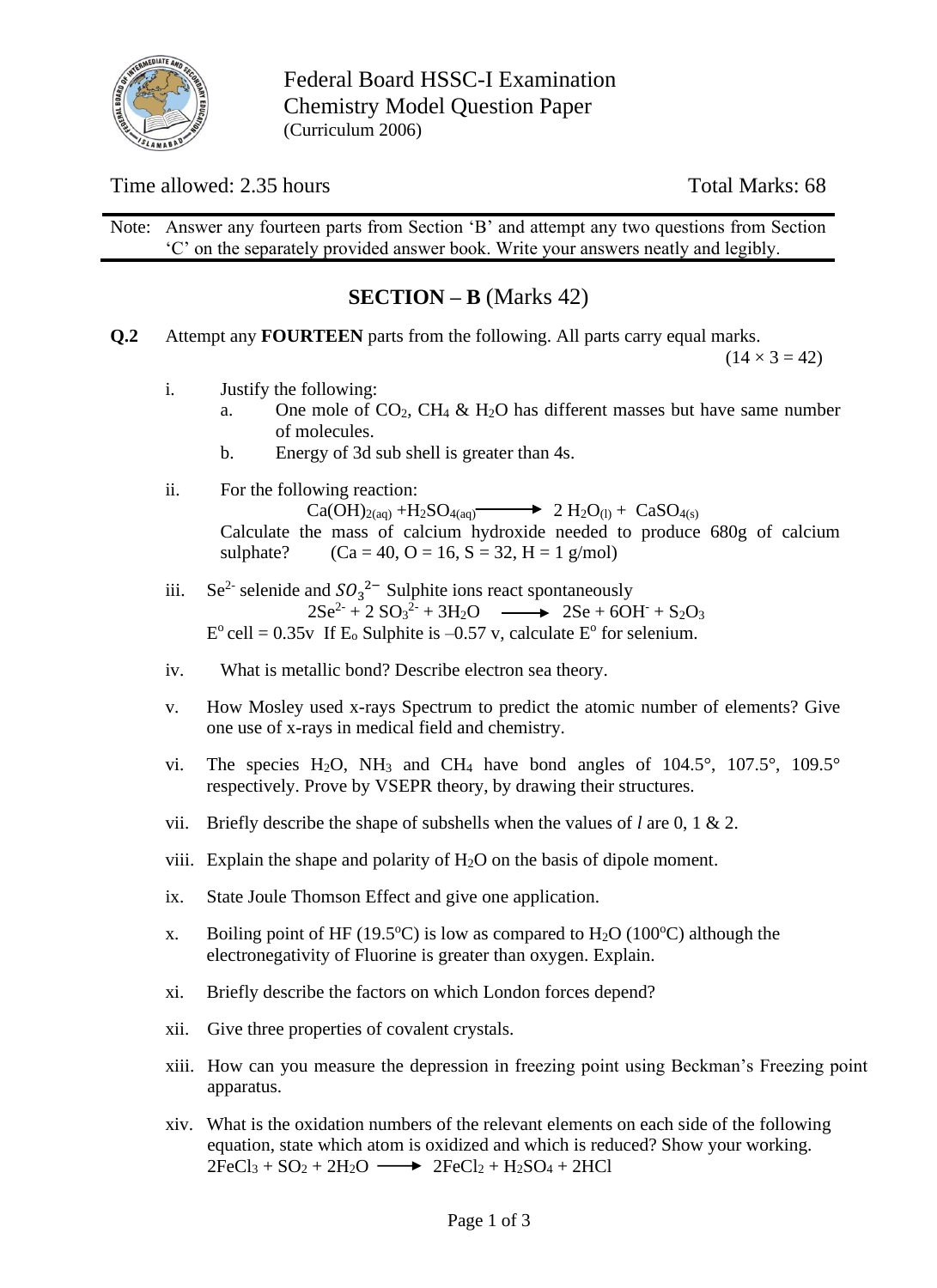- xv. Standard enthalpy change of combustion of a substance is energy change when one mole of a substance is completely burnt in oxygen at standard conditions i.e  $25 \degree C$  and 1 atm pressure. Using following standard enthalpy changes of combustion of propanol  $\triangle HCO_2$  = -293 KJ/ mol  $\triangle H H_2O = 286$  KJ/ mol  $\triangle Hc$  C<sub>3</sub>H<sub>7</sub>OH = -1560 KJ/ mol Calculate enthalpy change of formation of propanol.
- xvi. The dissociation constant of an acid is a measure of its strength. Derive an expression for the dissociation constant of an acid "CH3COOH".
- xvii. In the equilibrium

 $PCl<sub>5</sub>(g) \equiv PCl<sub>3</sub>(g) + Cl<sub>2</sub>(g)$   $\Delta H = 90KJ/mol$ predict the effect on the position of equilibrium if temperature is increased and pressure is decreased.

- xviii. Values of equilibrium constants can be calculated from measured values of concentrations or partial pressures. Write relationship between Kp and Kc in the following reactions?
	- (a)  $COCl_{2(g)} \qquad \overline{CO_{(g)}} + Cl_{2(g)}$
	- (b)  $N_{2(g)} + 3H_{2(g)} \rightleftharpoons 2NH_{3(g)}$
- xix. A solution containing 0.13M potassium acetate and 0.07M acetic acid. Calculate the pH of buffer solution. The value of ionization constant for acid is  $1.81 \times 10^{-5}$ .
- xx. Calculate the molarity of 4.6% w/w solution of NaOH.

**SECTION – C** (Marks 26)

**Note:** Attempt any **TWO** questions. All questions carry equal marks.  $(2 \times 13 = 26)$ 

**Q.3** a. Derive energies expression for  ${}_{2}^{4}He^{+1}$  according to Bohr's atomic model. (7)

b.  $40dm^3$  HCl (g) at STP reacts with 50g Zn which is placed in water to form  $ZnCl_2$ and H2. Calculate the mass of H<sup>2</sup> produced and unreacted reactant left.  $(Zn = 65, Cl = 35.5, H=1)$  (3+3)  $Zn + 2HCl \longrightarrow ZnCl_2 + H_2$ 

- **Q.4** a. Explain and draw stepwise Born Haber Cycle for measurement of ΔH lattice for potassium chloride (KCl) by using supposed values according to the steps. **(5+3)**
	- b. Explain the potential energy diagram for the given reaction and propose reaction mechanism **(3+2)**

$$
2H_2 + 2NO \longrightarrow 2H_2O + N_2
$$
  
\n
$$
Rate = K[H_2][NO]^2
$$
  
\n
$$
Rate = K[H_2][NO]^2
$$
  
\n
$$
Rate = K[H_2][NO]^2
$$
  
\n
$$
Rate = K[H_2][NO]^2
$$
  
\n
$$
Rate = K[H_2][NO]^2
$$
  
\n
$$
Rate = K[H_2][NO]^2
$$
  
\n
$$
Rate = K[H_2][NO]^2
$$
  
\n
$$
Areaation Path \longrightarrow
$$

Page 2 of 3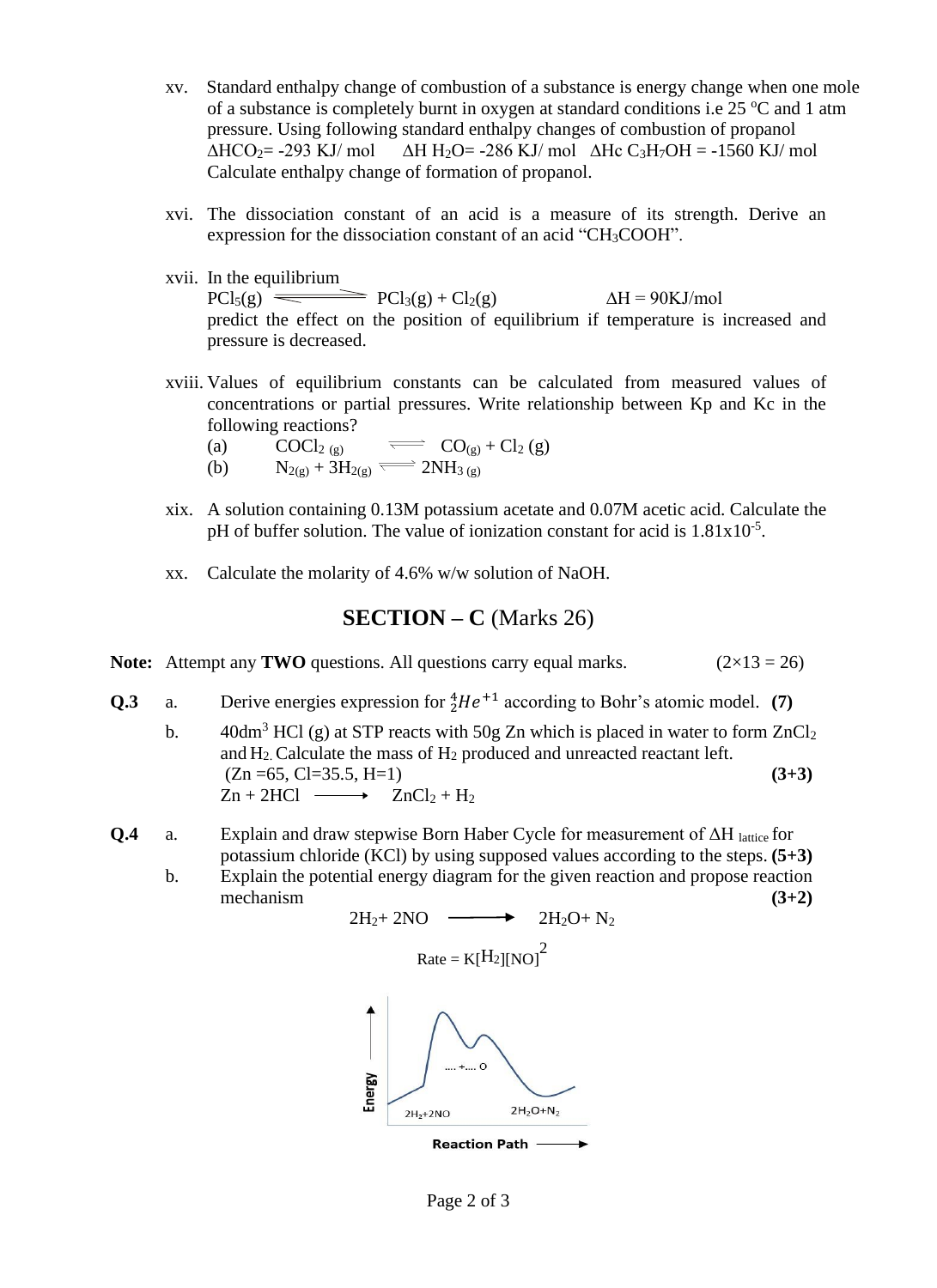### **Q.5** a. Define the following terms with a suitable example: **(2+2+2)**

- i. Isomorphism
- ii. Polymorphism
- iii. Anisotropy
- b. Summarize and illustrate the elevation of boiling point using graph. **(4+3)**

**\* \* \* \* \***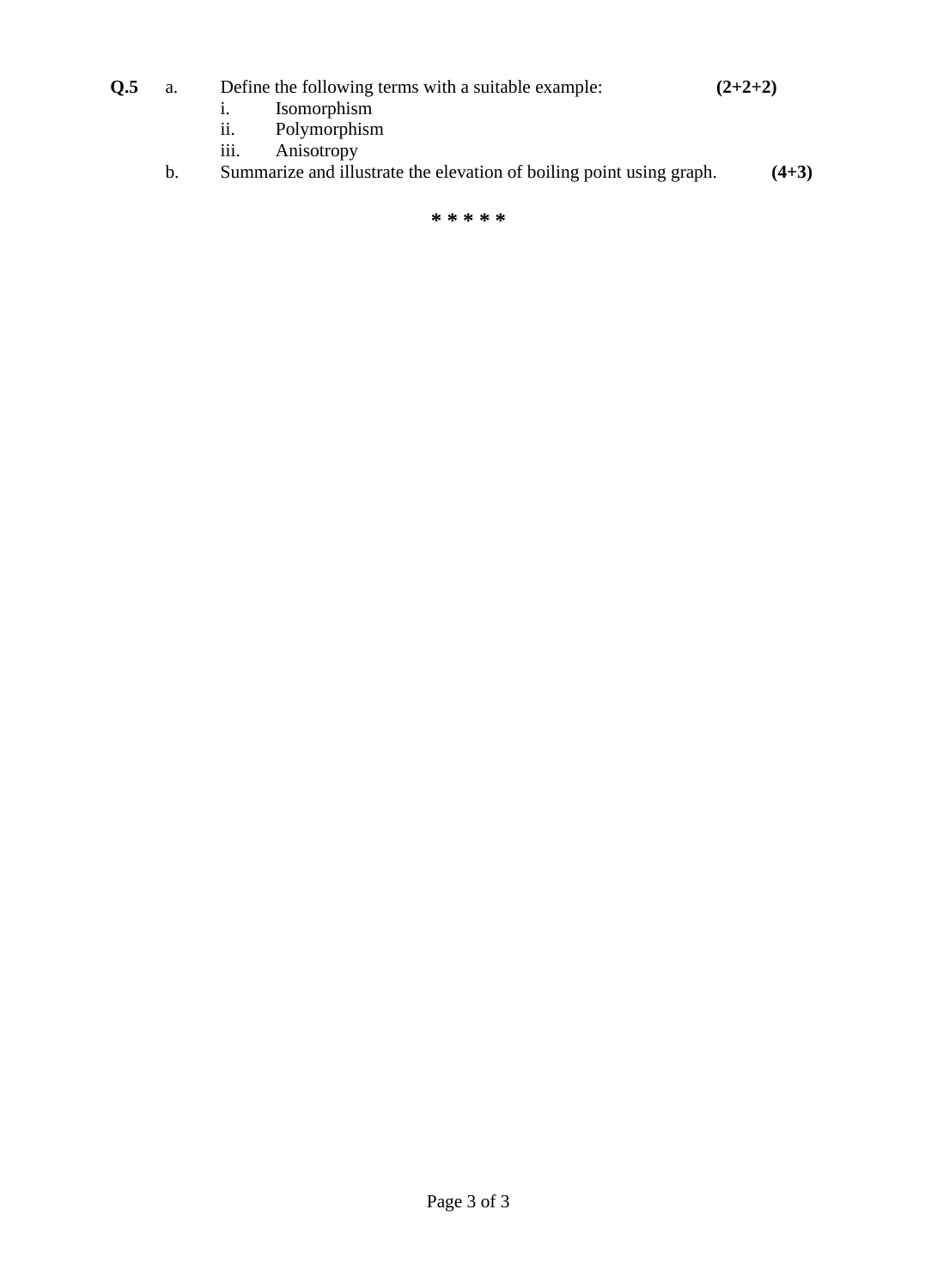# **CHEMISTRY HSSC-I (2nd Set) Student Learning Outcomes Alignment Chart**

# **SECTION A**

### **Q.1**

- 1. Use the mole to convert among measurements of mass, volume and number of particles.
- 2. Determine the shapes of some molecules from the number of bonded pairs and lone pairs of electrons around the central atom.
- 3. Summarize Bohr's atomic theory.
- 4. Use the concept of hydrolysis to explain why aqueous solutions of some salts are acidic or basic.
- 5. Given the order with respect to each reactant. Write the rate law of the reaction.
- 6. Relate the discrete-line spectrum of hydrogen to energy levels of electrons in the hydrogen atom.
- 7. Distinguish among principal energy levels, energy sub levels, and atomic orbitals.
- 8. State and use Graham's Law of diffusion.
- 9. Distinguish between real and ideal gases.
- 10. Explain the significance of the unit cell to the shape of the crystal using NaCl as an example.
- 11. Define and explain molecular and metallic solids.
- 12. Explain physical properties of liquids such as evaporation, vapour pressure, boiling point, viscosity and surface tension.
- 13. Define cathode, anode, electrode potential and S.H.E. (Standard Hydrogen Electrode).
- 14. Express solution concentration in terms of mass percent, molality, molarity, parts per million, billion and trillion and mole fraction.
- 15. Define a buffer, and show with equations how a buffer system works.
- 16. Use experimental data to calculate enthalpy
- 17. Write the equilibrium expression for a given chemical reaction.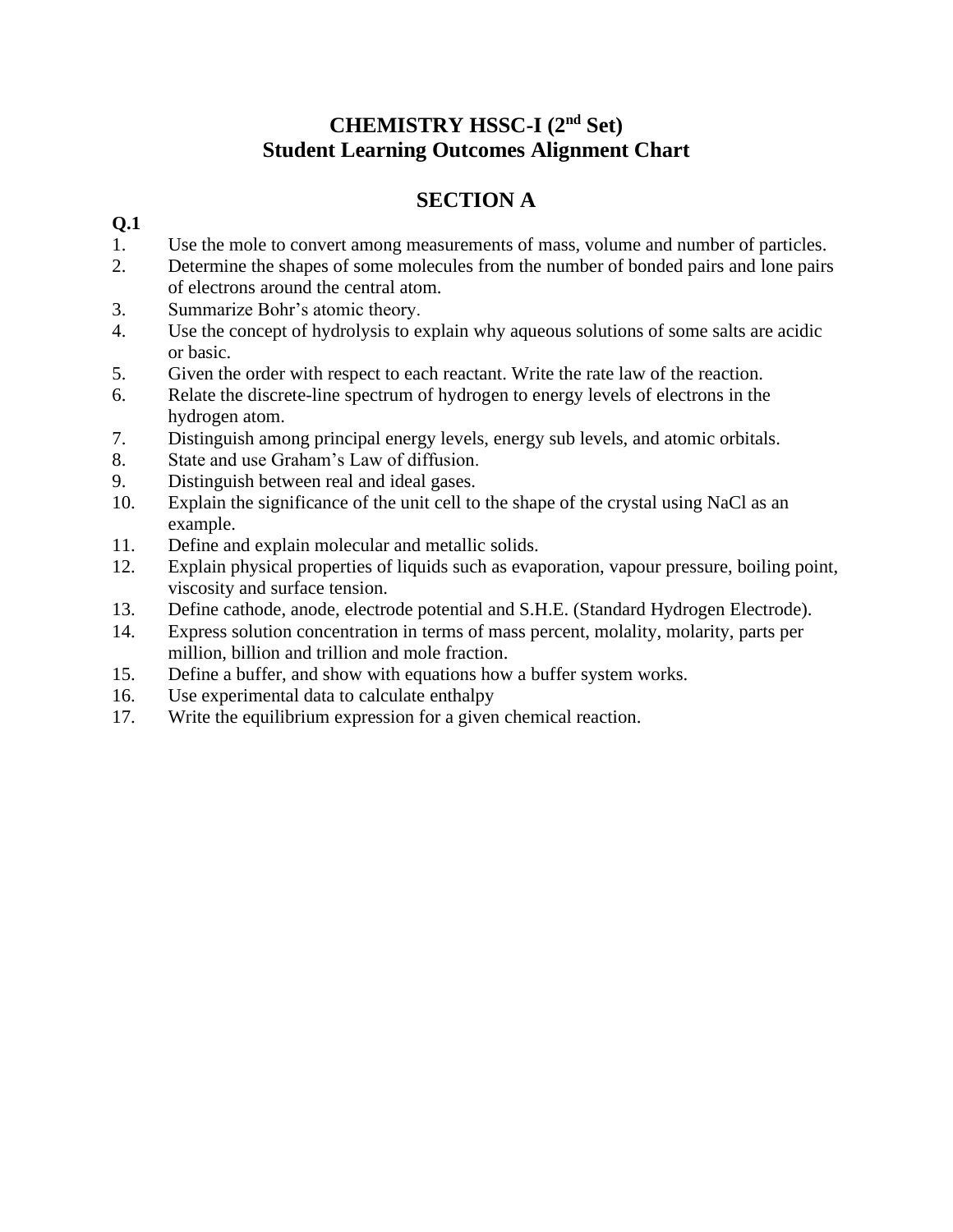#### **SECTION B**

- i. Perform stochiometric calculation with balance equation using mole and particles.
- ii. Construct mole ratio from balance equation in stochiometric calculation.
- iii. Use activity series of metal to predict the product of single replacement reaction.
- iv. Define and explain molecular and metallic solids.
- v. Explain production properties of X rays.
- vi. Determine the shape of some molecules using orbital hybridization.
- vii. Describe the concept of orbitals.
- viii. Describe how knowledge of molecular polarity can be used to explain molecules.
- ix. Distinguish between real and ideal gasses.
- x. Use the concept of Hydrogen bonding to explain the properties of water.
- xi. Explain applications of dipole dipole force, Hydrogen bonding and London force.
- xii. Differentiate between ionic and covalent molecular and metallic crystal solids.
- xiii. Explain on a particle bases how the addition of the solute to the pure solvent.
- xiv. Determine oxidation number of and atom in substance.
- xv. Use the experimental data to calculate heat of reaction.
- xvi. Use the extent of ionization and dissociation constant.
- xvii. State Le-Chiliter principal. Explain concentration, pressure and temperature effect
- xviii. Relate the equilibrium expression in term of concentration and pressure.
- xix. Make buffer solution and explain how such solution maintain PH.
- xx. Express solution concentration in term of molality.

### **SECTION C**

- **Q.3** a. Use Bohr atomic model for calculating radii of orbits.
	- b. Perform Stoichiometric calculation with balanced equation using moles.
- **Q.4** a. Apply Hesses law to construct simple energy cycle.
	- b. Give the potential energy diagram for the reaction. Discus reaction mechanism.
- **Q.5** a. Given the order with respect to each reactant write the rate law for the reaction.
	- b. Describe the physical and chemical properties of molecules.

**Q.2**